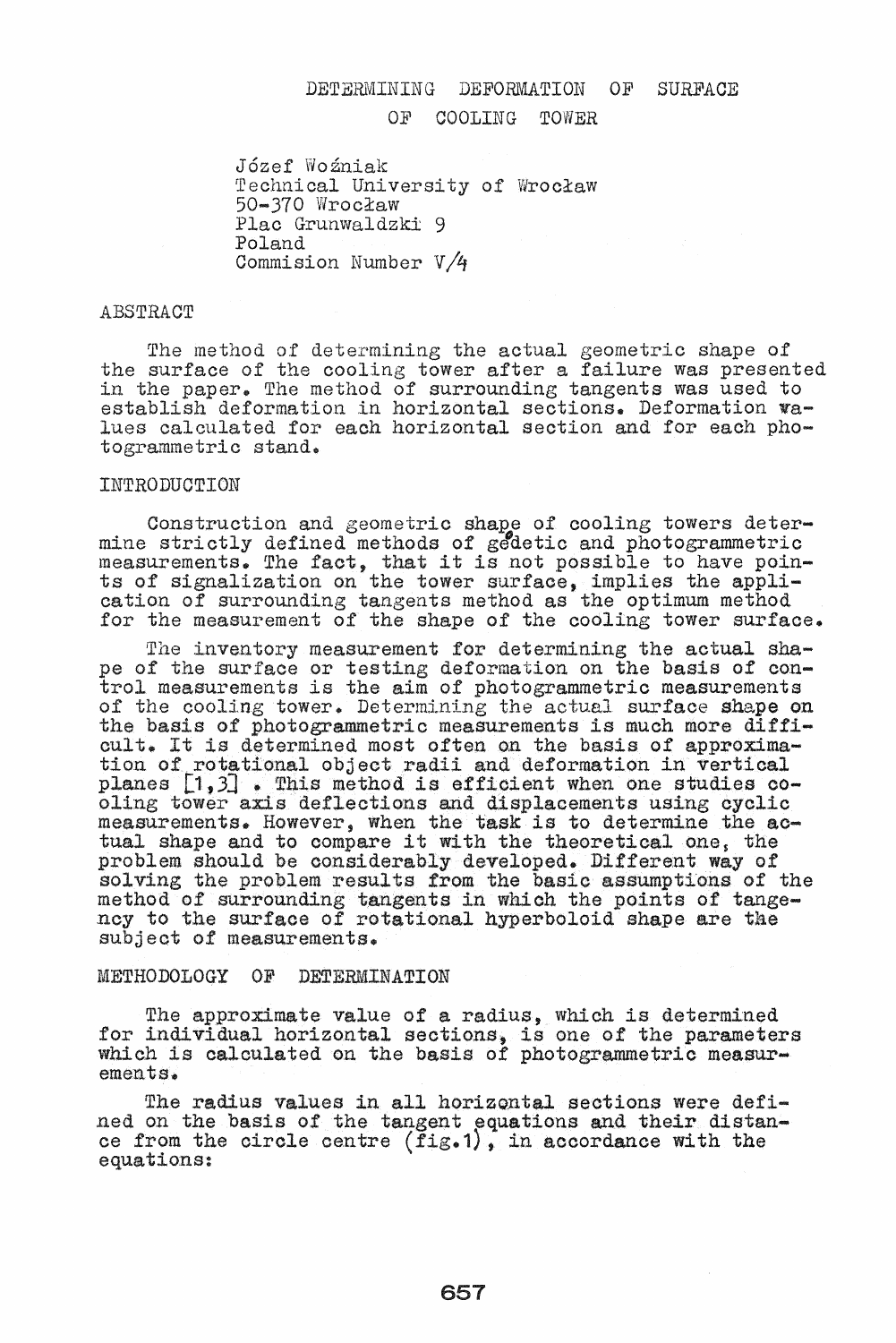$$
y_{\underline{i}} = m_{\underline{i}} \cdot x_{\underline{i}} + y_0
$$

$$
r = \left| \frac{m_{\underline{i}} p - q + y_0}{\sqrt{m_{\underline{i}}^2 + 1}} \right|
$$

and after transformations we get the following expressions for each section:

$$
r^* = p * sin\gamma_i - q * cos\gamma_i + X_i * cos\gamma_i - X_i * sin\gamma_i
$$
 (2)



Fig.1. Determination of the horizontal section radii.

Approximating equation, from which the approximate values  $p_0$ ,  $q_0$ ,  $r_0$  are established, are as follows:

$$
\mathbf{v}_{j} = \mathbf{p}_{0} \cdot \sin \gamma_{j} - \mathbf{q}_{0} \cdot \cos \gamma_{j} - \mathbf{x} \cdot \sin \gamma_{j} + \mathbf{x} \cdot \cos \gamma_{j} - \mathbf{r}_{0} \tag{3}
$$

where:  $p_0$ ,  $q_0$  - approximate coordinates of horizontal section centre,

- coordinates of photogrametric stands,<br>- azimuth of the direction tangent to cooling  $\mathbf{x}_s$  $\mathbf Y$ 
	- ď tower surface.  $\sim$   $\sim$  0

$$
\gamma = 90 - \alpha
$$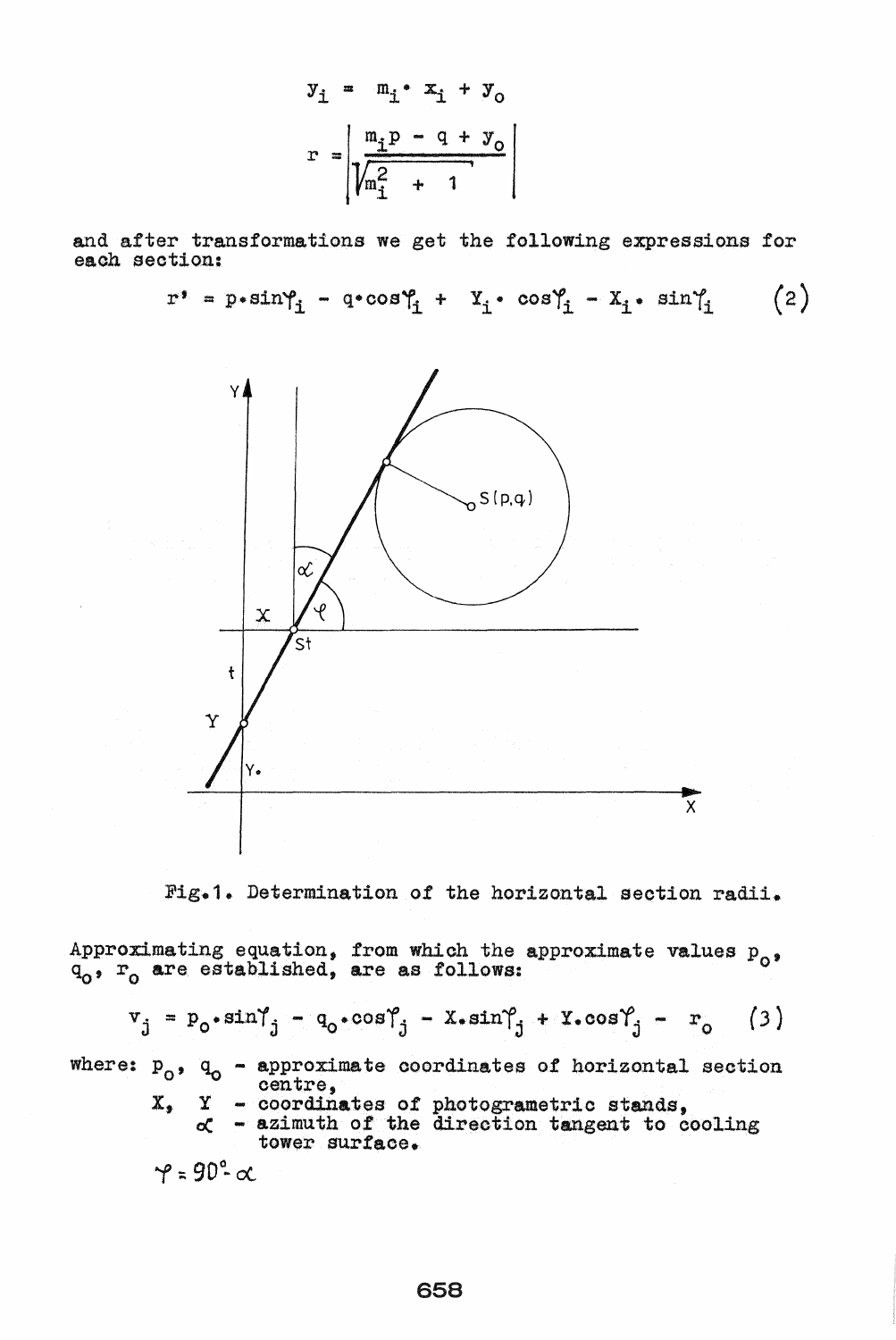In the case when high cooling towers are observed from a short distance the values  $p_0$ ,  $q_0$ , and  $r_0$  are calculated taking dis-<br>placement of tangent points.

The calculated values r, and approximate corrections defi-<br>ne the degree of cooling tower deformation in horizontal pla-<br>nes. A full picture of surface deformation can be obtained com-<br>paring the position of the points of ical values.

The set of the intersection points of the conical surface marked out by vectors perpendicular to the straight line  $p(\overline{w}_p)$  and the vectors on the straight line  $p(\overline{w}_p)$  in the po-<br>ints<sup>p</sup>8f tangency to the surface of the rotational hyperboloid<br>(fig.2) are the geometric locus of the points of tangency



Fig.2. Observed points of tangency to the hyperboloid

This relationship can be put down as the scalar product of two vectors:

$$
\overline{w}_{\text{ps}} \cdot \overline{w}_{\text{s}} = 0
$$

where the components of the perpendicular to the hyperboloid surface are:

 $\vec{w}_{\text{DS}} = [-z_{x}, -z_{y}, 1]$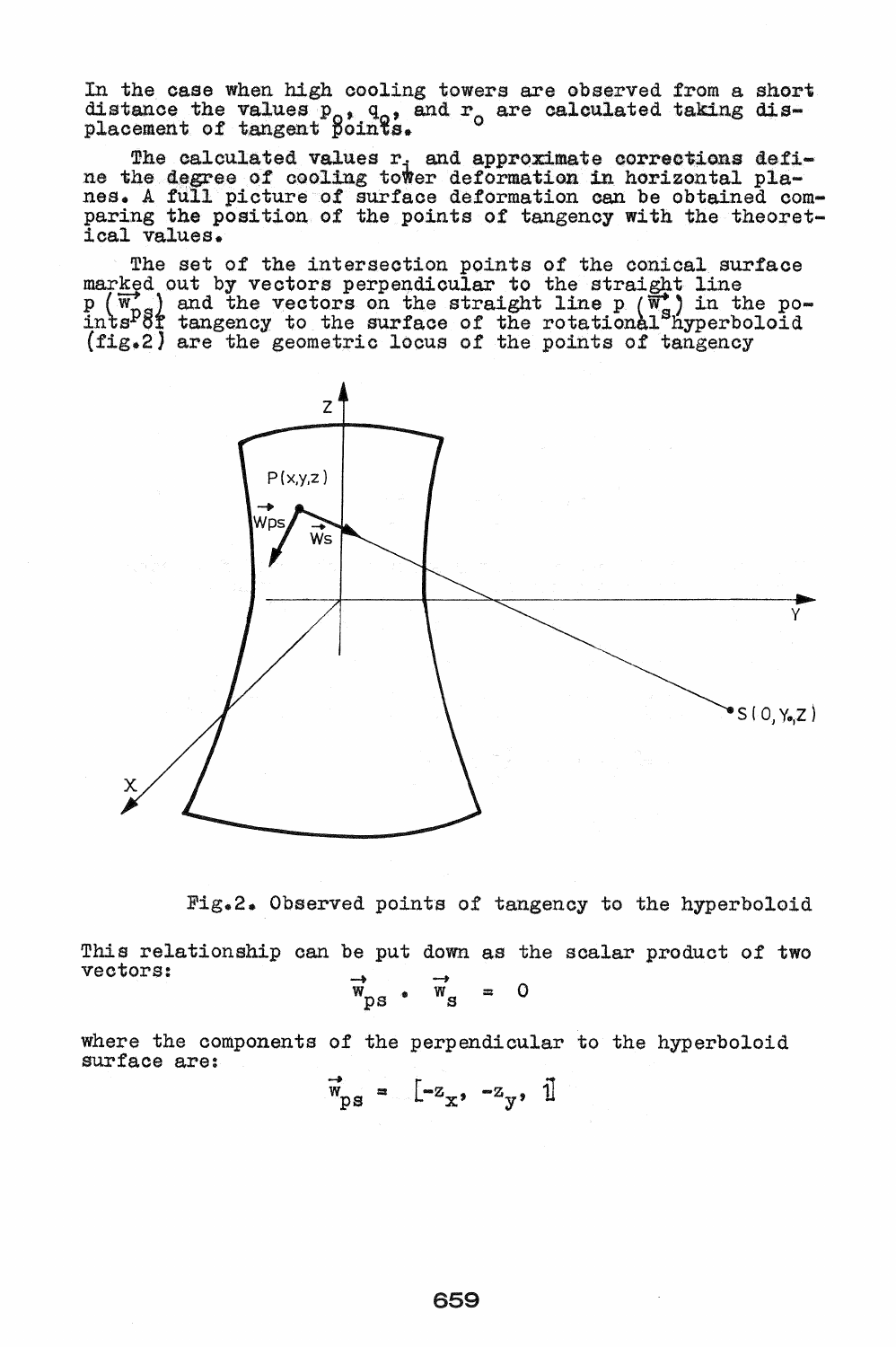Calculated partial derivatives ( $z_{\infty}$ ) and ( $z_{\infty}$ ) are:

$$
z_{\overline{x}} = \frac{\lambda \cdot x}{z}
$$
,  $z_{\overline{y}} = \frac{\lambda \cdot y}{z}$ ,  $g \text{d} z \text{i} e = \frac{b^2}{a^2}$ 

The components of the tangent vector to the hyperboloid are:

$$
\overline{\mathbf{w}}_{\mathbf{S}} = \left[ \mathbf{x} - \mathbf{x}_{0}, \mathbf{y} - \mathbf{y}_{0}, \mathbf{z} - \mathbf{z}_{0} \right]
$$

Thus:

$$
\overline{w}_{\text{ps}} \cdot \overline{w}_{\text{s}} = \left[ \frac{-\lambda x}{z}, \frac{-\lambda x}{z}, 1 \right] \cdot \left[ x - x_{0}, y - y_{0}, z - z_{0} \right] = 0
$$

After transformations we get the equation of the plane comprising the points of tangency:

$$
z = \lambda \frac{y_0}{z_0} \cdot y + \lambda \frac{x_0}{z_0} \cdot x - \frac{b^2}{z_0} \tag{3}
$$

The shape of the cooling tower surface, observed from each<br>stand is different according to the stand coordinates  $(x_0, y_0, z_0)$ . In order to define the geometry of cooling tower<br>deformation it is necessary to determine ad

The theoretical projection of the set of tangency points on the plane XY can be determined solving the equations:

$$
z = \lambda \frac{x_0}{z_0} \cdot x + \lambda \frac{y_0}{z_0} \cdot y - \frac{b^2}{z_0}
$$
  

$$
z^2 = \lambda (x^2 + y^2) - b^2
$$
 (4)

Accepting the position of the camera in the plane ZY and the designation:

$$
\lambda \frac{y_0}{z_0} = k \quad , \quad \frac{b^2}{z_0} = n
$$

we obtain:

n:  
\n
$$
\left(y - \frac{k \cdot n}{k^2} \right)^2
$$
\n
$$
\left(y - \frac{k \cdot n}{k^2 - \lambda} \right)^2 = \left(\frac{k^2 - \lambda}{k^2 - \lambda}\right)^2 = 1
$$
\n
$$
\left(\frac{k^2b^2 - b^2}{k^2 - \lambda}\right)^2 = 1
$$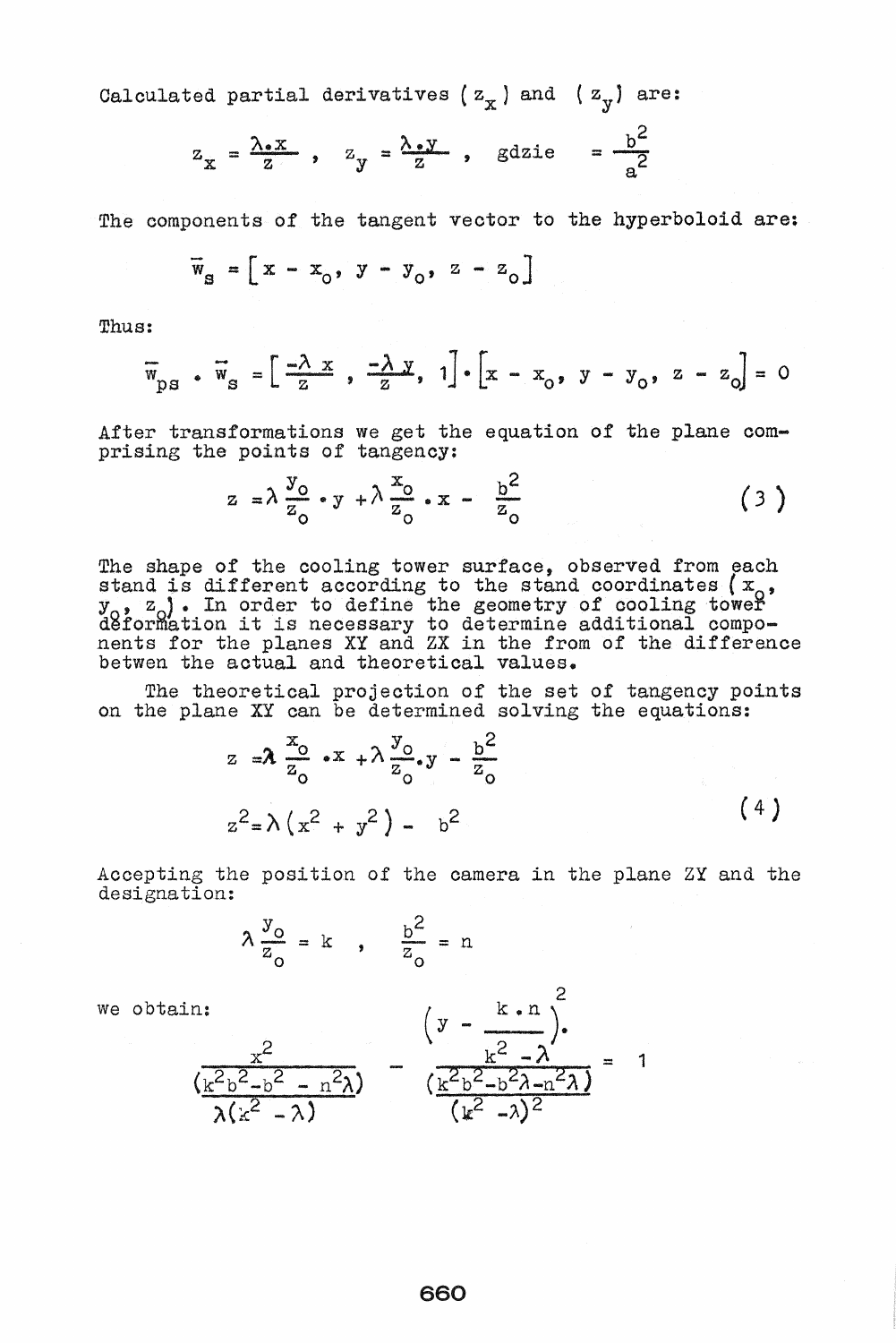Finally the equation representing the projection of the geome-<br>tric locus of the points of tangency from a given position on the plane XV is of the following form:

$$
\left(y - \frac{a^{2}b^{2}y_{0}}{b^{2}y_{0}^{2} - a^{2}z_{0}^{2}}\right)^{2}
$$
\n
$$
\left(y - \frac{a^{2}b^{2}y_{0}}{b^{2}y_{0}^{2} - a^{2}z_{0}^{2}}\right)^{2}
$$
\n
$$
\left(y - \frac{a^{2}b^{2}y_{0}}{b^{2}y_{0}^{2} - a^{2}z_{0}^{2}}\right)^{2}
$$
\n
$$
\left(y - \frac{a^{2}b^{2}y_{0}}{b^{2}y_{0}^{2} - a^{2}z_{0}^{2}}\right)^{2}
$$
\n
$$
\left(y - \frac{a^{2}b^{2}y_{0}}{b^{2}y_{0}^{2} - a^{2}z_{0}^{2}}\right)^{2}
$$
\n
$$
\left(y - \frac{a^{2}b^{2}y_{0}}{b^{2}y_{0}^{2} - a^{2}z_{0}^{2}}\right)^{2}
$$
\n
$$
\left(y - \frac{a^{2}b^{2}y_{0}}{b^{2}y_{0}^{2} - a^{2}z_{0}^{2}}\right)^{2}
$$
\n
$$
\left(y - \frac{a^{2}b^{2}y_{0}}{b^{2}y_{0}^{2} - a^{2}z_{0}^{2}}\right)^{2}
$$
\n
$$
\left(y - \frac{a^{2}b^{2}y_{0}}{b^{2}y_{0}^{2} - a^{2}z_{0}^{2}}\right)^{2}
$$
\n
$$
\left(y - \frac{a^{2}b^{2}y_{0}}{b^{2}y_{0}^{2} - a^{2}z_{0}^{2}}\right)^{2}
$$
\n
$$
\left(y - \frac{a^{2}b^{2}y_{0}}{b^{2}y_{0}^{2} - a^{2}z_{0}^{2}}\right)^{2}
$$
\n
$$
\left(y - \frac{a^{2}b^{2}y_{0}}{b^{2}y_{0}^{2} - a^{2}z_{0}^{2}}\right)^{2}
$$
\n
$$
\left(y - \frac{a^{2}b^{2}y_{0}}{b^{2}y_{0}^{2} - a^{2}z_{0}^{2}}\right)^{2}
$$

at the assumption :  $z_0$   $\neq$  0 and  $x^2 + y^2 \geqslant a^2$ For  $y_{\alpha}$  the equation (5) assumes the form:

 $y = 0$ 

Fig.) present the shape of the hyperbola defined by the equation ( 5). It is condi tioned by the distance of the camera from the cooling tower  $(y_0)$  and the heigh of the camera axis in relation to the interesection point of the hyperbola asymptotes.

Solving the same problem in the projectionoon we also make use of the equations  $(4^{\prime})$ . We get: the ZX plane

$$
z^{2} = (x^{2} + \frac{1}{k^{2}}z^{2} - \frac{2}{k^{2}}zn + \frac{n^{2}}{k^{2}}) - b^{2}
$$

and then:

$$
\left(\frac{z-\frac{n\lambda}{k^2-\lambda}\right)^2}{\frac{k^2(\lambda n^2-\lambda b^2-b^2k^2)}{(k^2-\lambda)^2}}-\frac{z^2}{\frac{\lambda n^2-\lambda b^2-b^2k^2}{\lambda(k^2-\lambda)}}=\frac{z^2}{\lambda(k^2-\lambda)}
$$

and after transformation:

$$
\left[z - \frac{a^{2}b^{2}z_{0}}{\left(y_{0}^{2}b^{2} - a^{2}z_{0}\right)}\right]^{2}
$$
  

$$
\frac{x^{2}}{y_{0}^{2}b^{4}\left(a^{2}b^{2} + a^{2}z_{0}^{2} - b^{2}y_{0}^{2}\right)} - \frac{x^{2}}{a^{2}\left(a^{2}b^{2} + a^{2}z_{0}^{2} - b^{2}y_{0}^{2}\right)} = 1
$$
  

$$
\left(y_{0}^{2}b^{2} - a^{2}z_{0}^{2}\right)^{2}
$$
 (6)

 $\mathbf 1$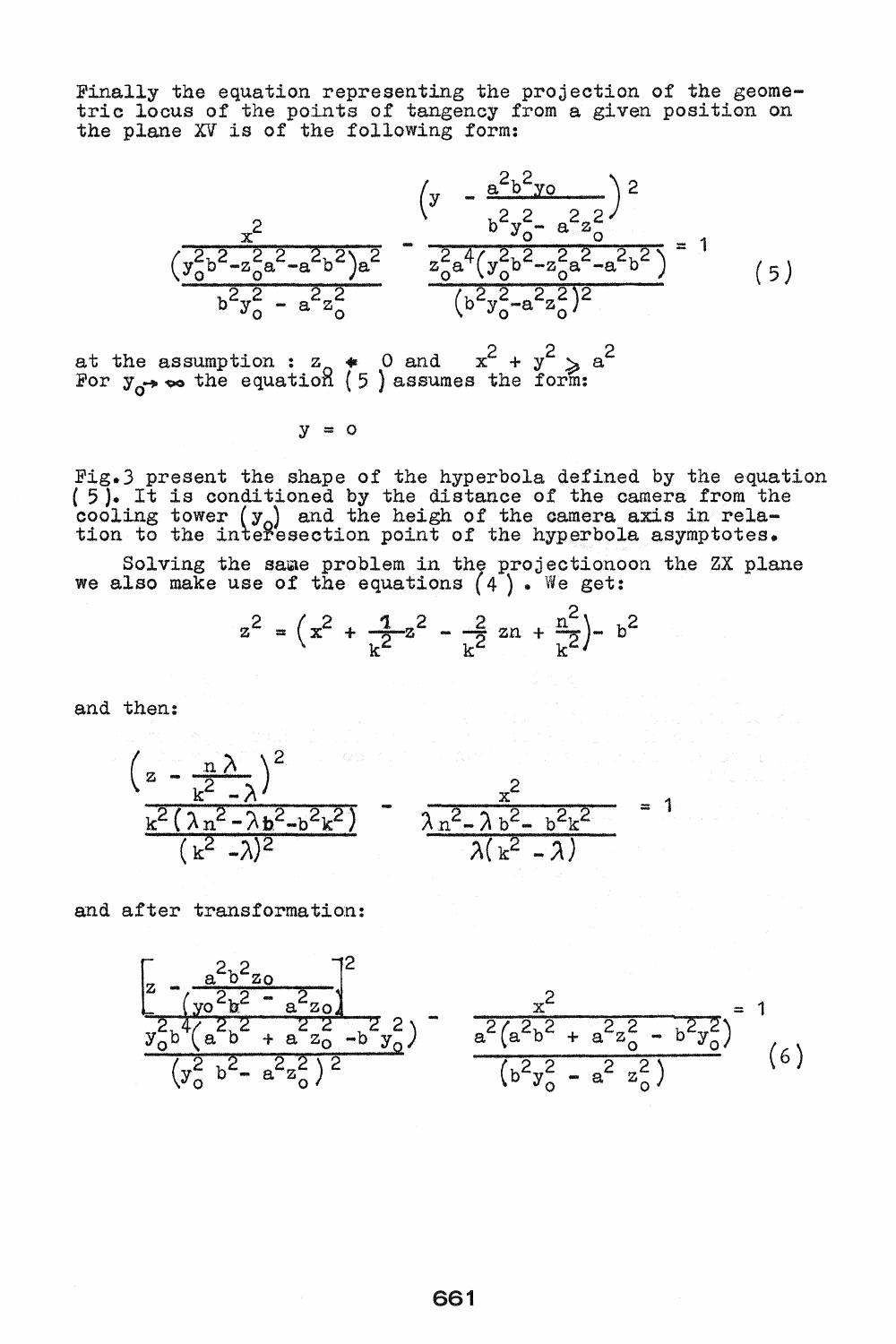When  $y \rightarrow \infty$  the equation (6) takes the form:



Fig.3. Projection of the points of tangency on the horizontal plane

The equation ( 6 ) is particulary significant from the point of view of the measurement. It presents a theoretical shape of the constructed cooling towers, which are observed from a. *gi*ven stand in the projection on the vertical plane, perpendi-<br>cular to the line passing through the cooling tower axis and cular to the line passing through the cooling tower axis and the stand.

#### DETERMINATION RESULTS

Photogrammetric photos were taken by UMK-10/1318 camera, manufactured by Carl Zeiss - Jena, from 11 stands arranged in such a way as to obtain uniformly distributed points of tangency on the cooling tower surface. The geodetic net measure-<br>ment was supplemented with the measurement of photopoints for the orientation of photogrammetrio models in the horizontal and vertical planes.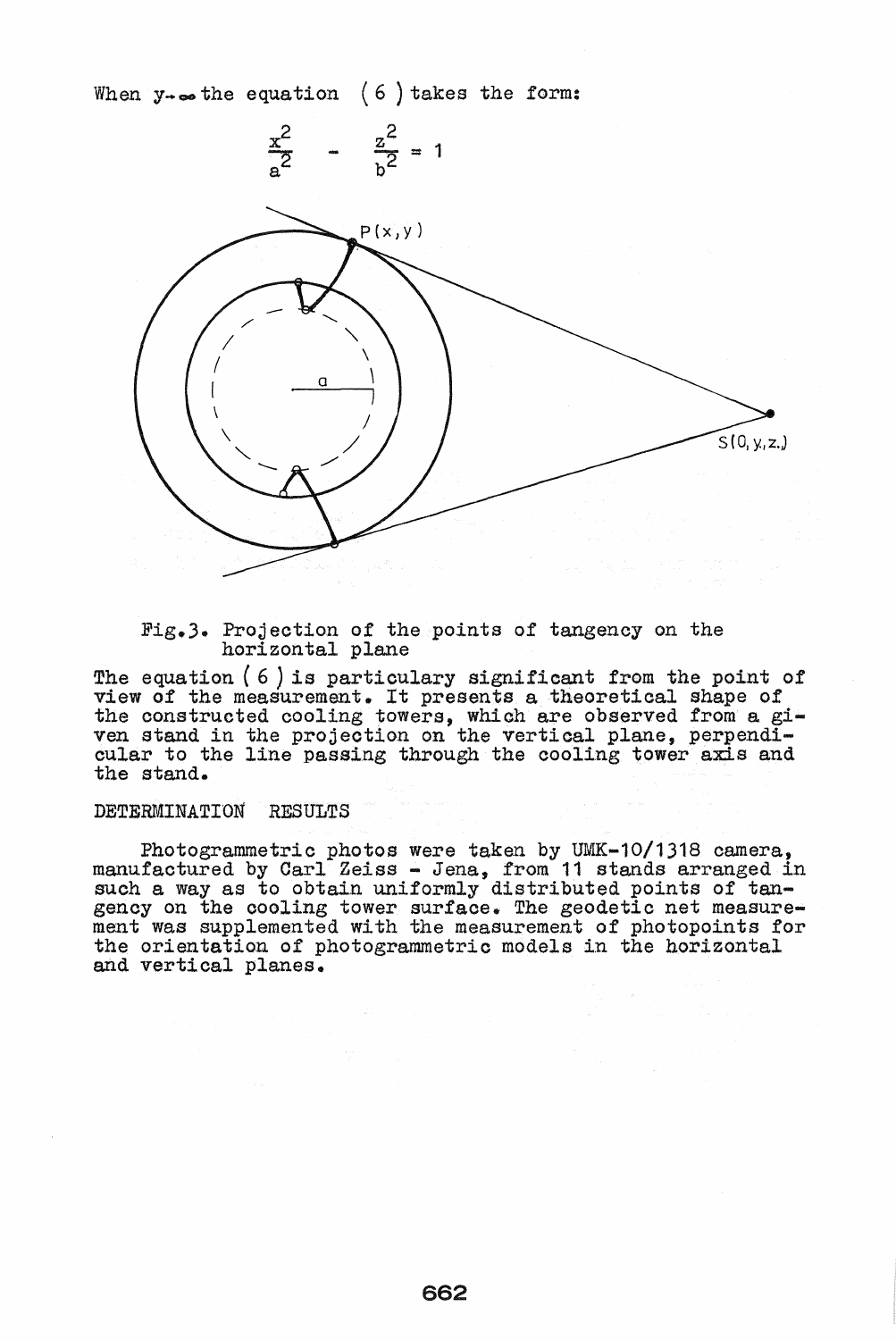The measurement of the background coordinates were performed according to the technology given in  $\lceil 1,3 \rceil$ .



 $\overline{0}$  10 20 30 40 cm

Fig.4. Actual and approximate shape of the cooling tower surface *in* the horizontal section.

Fig.4 presents the actual shape of surface in the horizontal sections and the approximate values of the section radii. The degree of deformation in thehorizontal plane is defined by the difference between the planned values of the radii and the determined values obtained from different stands. For instance for the lowest section the maximum difference between the planned value of the radius and the real one *is*  6 cm at the approximation accuracy  $\pm$  2 cm and the radius determination accuracy  $\pm$  4 mm.